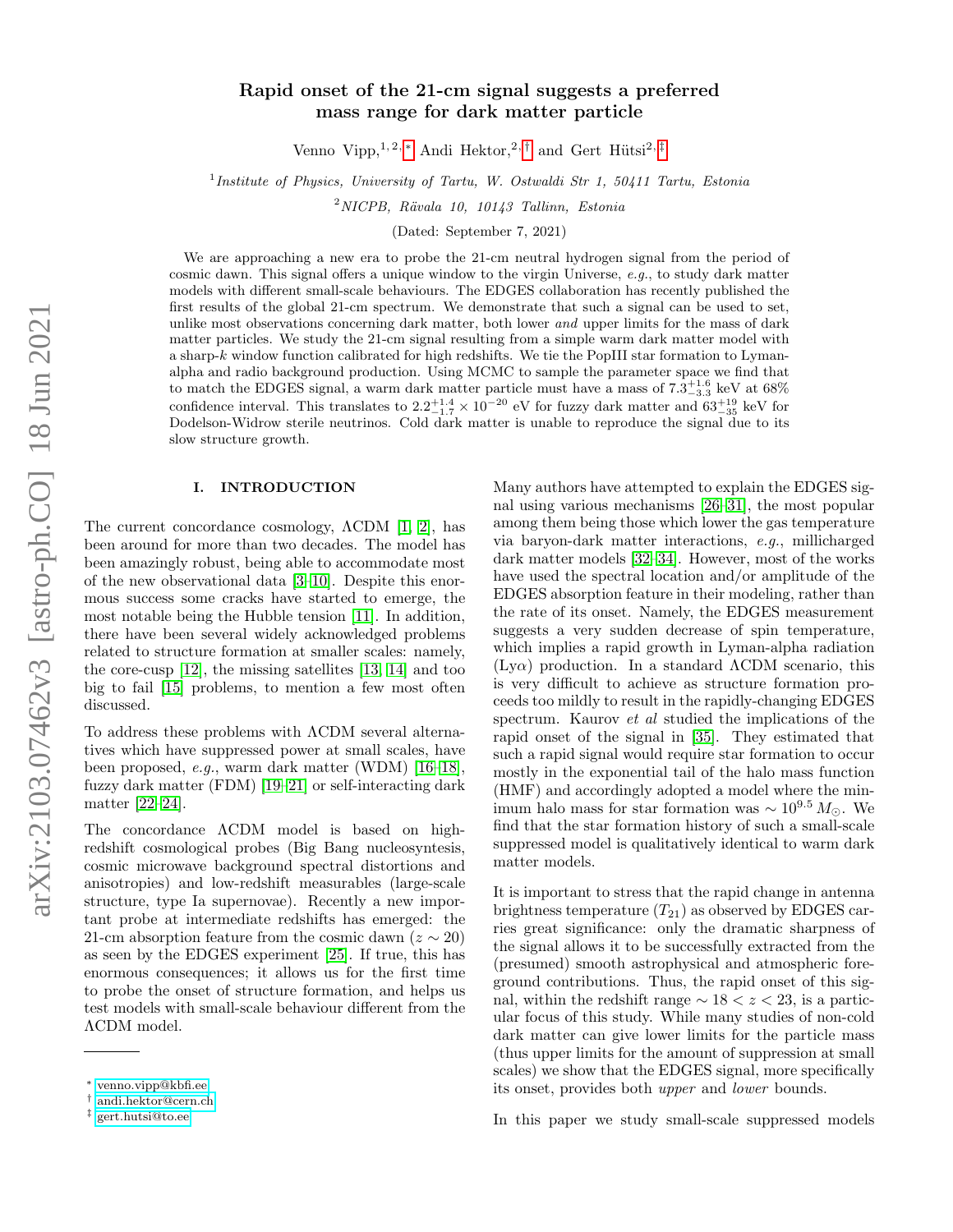within the context of the EDGES results. We apply Markov Chain Monte Carlo (MCMC) with the emcee package [\[36\]](#page-8-0) to model WDM and to find parameter combinations capable of fitting the rapid onset of the EDGES signal. Though we run the calculation only on WDM the results can be mapped (equations  $(11)$  and  $(10)$ ) to other dark matter (DM) models with suppressed small scale power, namely, FDM and sterile neutrinos. We include an extra radio background and the  $Ly\alpha$  coupling of spin temperature  $T<sub>S</sub>$  to the kinetic temperature of gas  $T_K$ . We focus on the onset of the signal and not the overall shape or central position, and therefore X-ray,  $Ly\alpha$ , and Compton heating do not have enough time to proceed. So heating plays a minor role in our modelling process. For completeness, and to illustrate the resulting full signal shape, we include a simple X-ray heating model. We take all the baseline cosmological parameters as presented by the Planck collaboration [\[10\]](#page-7-3).

Our results show that to match the EDGES signal, the mass of WDM particle must be in the range of  $7.3^{+1.6}_{-3.3}$  keV (68% CL). For fuzzy DM this translates to  $2.2^{+1.4}_{-1.7} \times 10^{-20}$  eV and for Dodelson-Widrow sterile neutrinos to  $63^{+19}_{-35}$  keV. Surprisingly, CDM cannot reproduce the signal due to its too slow structure growth, which cannot produce the rapidly increasing onset of the EDGES spectrum.

The paper is organized as follows. In section [II](#page-1-0) we outline the calculation of all the relevant parameters:  $T_{21}$ and  $Ly\alpha$  intensity from EDGES along with their errors  $(in II A)$  $(in II A)$ , star formation rates and  $Ly\alpha$  intensity from the WDM model (in [II B\)](#page-2-2). We explain the adding of extra radio background and X-ray heating (in [II C\)](#page-4-0). In section [III](#page-4-1) we present our results and in section [IV](#page-6-0) draw our conclusions.

#### <span id="page-1-0"></span>II. METHOD

In this section we present our model for calculating matter power spectra, halo mass functions, star formation rates and radiation intensities from the EDGES signal and from the WDM model.

#### <span id="page-1-1"></span>A. Ly $\alpha$  radiation according to EDGES

The EDGES collaboration measured the brightness temperature of the 21-cm global signal. This is determined by the ratio of the temperature of background radiation  $T_R$  and the spin temperature  $T_S$  [\[37\]](#page-8-1)

$$
T_{21} \simeq 26.8 \,\text{mK} \frac{\Omega_b h}{0.0327} \sqrt{\frac{0.307}{\Omega_m} \frac{1+z}{10}} \left(1 - \frac{T_R}{T_S}\right) \tag{1}
$$

where  $\Omega_m$  and  $\Omega_b$  are the density parameters for matter and baryonic matter respectively and  $h$  is the Hubble constant in units of 100 km s<sup>-1</sup> Mpc<sup>-1</sup>. In the absence of other sources, the background temperature is just the temperature of the CMB at that redshift  $T_R(z) = 2.725(1+z)$  K [\[38\]](#page-8-2).  $T_S$  is determined by the relative abundances of HI atoms in their ground and excited states of the 21-cm spin-flip transition. It can also be calculated as a weighed average [\[39,](#page-8-3) [40\]](#page-8-4)

$$
T_S^{-1} = \frac{x_\alpha T_K^{-1} + T_R^{-1}}{x_\alpha + 1}, \quad x_\alpha = S_\alpha \frac{J_\alpha}{J_\alpha^c},
$$
 (2)

where  $T_K$  is the kinetic temperature of gas,  $J_\alpha$  is the Ly $\alpha$  background intensity,  $J^c_\alpha = 9 \times 10^{-23} (1+z)$ ergs cm<sup>-2</sup>s<sup>-1</sup> Hz<sup>-1</sup> sr<sup>-1</sup> [\[41\]](#page-8-5) the critical Ly $\alpha$  intensity and the correction factor  $S_{\alpha}$  is [\[40\]](#page-8-4)

$$
S_{\alpha} = \exp\left[-0.0128\left(\frac{\tau_{GP}}{T_K^2}\right)^{1/3}\right],\tag{3}
$$

$$
\tau_{GP} = 6.6 \times 10^5 \left( \frac{\Omega_b h}{0.0327} \right) \sqrt{\left( \frac{\Omega_m}{0.307} \right)^{-1} \left( \frac{1+z}{10} \right)}. (4)
$$

Combining the above equations one can express  $J_{\alpha}$  as

$$
J_{\alpha} = \frac{J_{\alpha}^{c}}{S_{\alpha}} \frac{T_{R}^{-1} - T_{S}^{-1}}{T_{S}^{-1} - T_{K}^{-1}},
$$
\n(5)

in which  $T<sub>S</sub>$  can be calculated using equation [\(1\)](#page-1-2).

To calculate  $J_{\alpha}$  accordingly one must make assumptions about  $T_K$  and  $T_R$ . Since the spin temperature is a weighted average of  $T_K$  and  $T_R$ , its value must always be between the two. But, in the standard cosmological case with no extra radiation background or cooling of gas, calculating the spin temperature from equation [\(1\)](#page-1-2) from the EDGES signal leads to it dropping below both  $T_K$ and  $T_R$  at  $z \sim 20$ , simultaneously pushing  $J_\alpha$  to infinity at the point of equality (see figure [2\)](#page-3-0). The cause of this is the high amplitude of the signal. This has led many to look at models that either reduce the temperature of gas (e.g., see [\[31–](#page-7-17)[34\]](#page-7-19)) or add extra radio background (e.g., see [\[26](#page-7-16)[–28,](#page-7-21) [30\]](#page-7-22)) and others to disregard the amplitude and focus only on the timing of the signal [\[42–](#page-8-6)[44\]](#page-8-7).

We find a good approximation of the  $J_{\alpha}$  implied by the onset of EDGES to be a powerlaw

$$
J_{\alpha}(z) = J_{\alpha,0} \left(\frac{1+z}{1+z_0}\right)^{n(z)},\tag{6}
$$

<span id="page-1-2"></span>where  $z_0 = 24$  and power index  $n(z) \simeq -1.67z - 10.45$ . This is in the case of no extra radio background and unchanged kinetic temperature history. It is important to note that for  $J_{\alpha}$  parametrized in this way  $n(z)$  does not depend significantly on the amplitude of the  $T_{21}$  signal, only  $J_{\alpha,0}$  does (see figure [2\)](#page-3-0). So while some values of the EDGES signal amplitude give unphysical results, because they imply  $T_S < T_K < T_R$ , the values of spectral index  $n(z)$  are similar for all amplitude values. This means that the fast growth of  $Ly\alpha$  radiation in the cosmic environment is not the result of an unusually large signal amplitude, but rather the overall shape of the signal.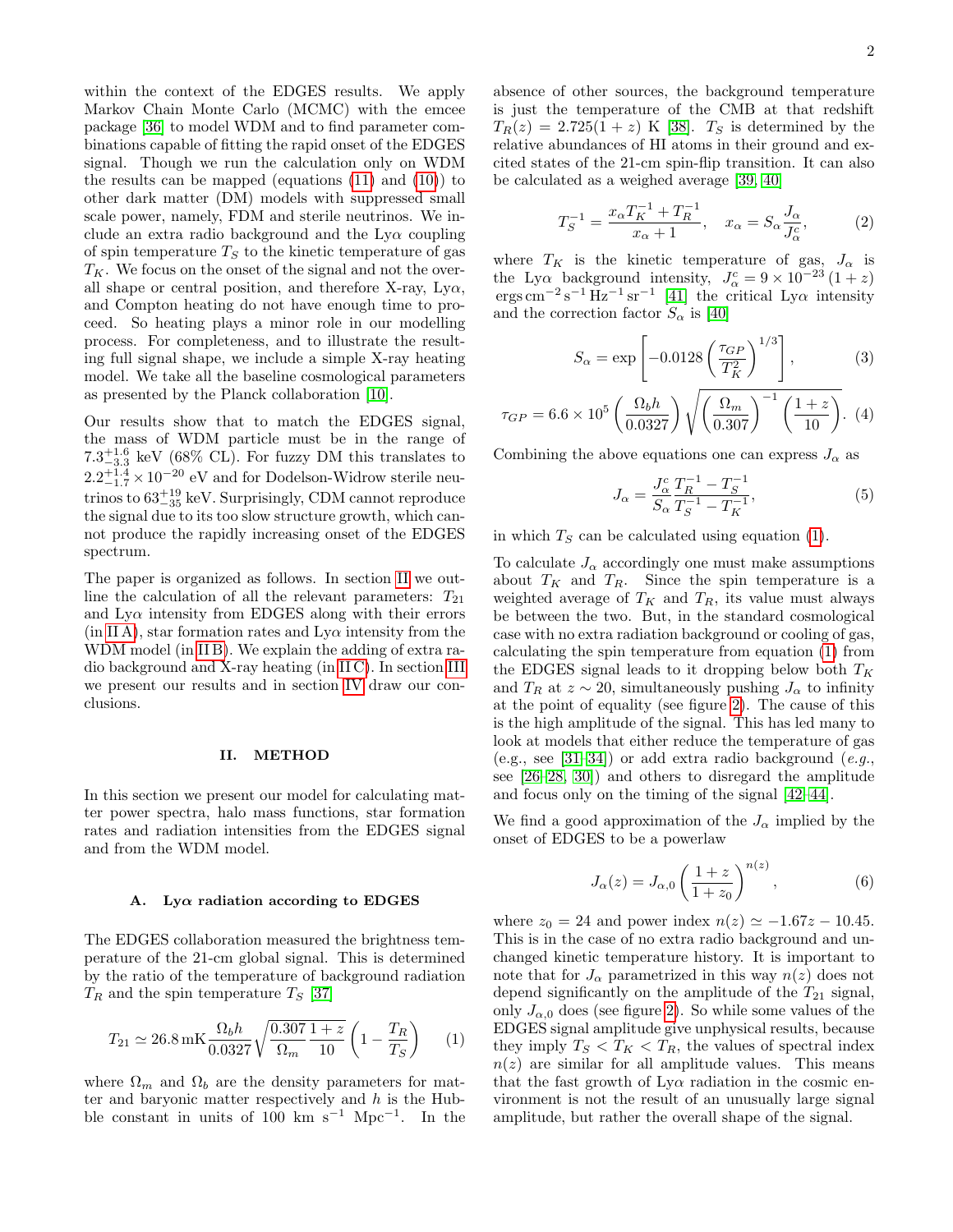We also find the error bounds for EDGES related values using the confidence intervals (CIs) given by the EDGES collaboration. The 99% CI provided by [\[25\]](#page-7-15) are asymmetric and the corresponding parameter distributions are not known. To approximate errors we take the four parameters  $A, \nu_0, w$  and  $\tau$  to be uncorrelated and find the best probability distributions for them by fitting the means and 99% CIs. Finally, we generate a large amount of new signal parameters from these distributions and use them to find the  $1\sigma$  and  $2\sigma$  error bounds for  $T_{21}$  and the corresponding  $Ly\alpha$  intensity in the case of EDGES results. Figures [2](#page-3-0) and [3](#page-3-1) show the calculated bounds.

#### <span id="page-2-2"></span>B. Star formation and  $Ly\alpha$  intensity in DM models

We calculate the matter power spectrum of CDM using the fitting formulae from from [\[45\]](#page-8-8). Beyond CDM one can simply modify the CDM power spectrum with the corresponding transfer function,

$$
P_{\rm DM}(k, z, m) = P_{\rm CDM}(k, z) T_{\rm DM}^2(k, m). \tag{7}
$$

The transfer function for WDM can be approximated as [\[17\]](#page-7-23),

$$
T_{\text{WDM}}(k, m) \simeq [1 + (\alpha k)^{2\nu}]^{-5/\nu},
$$
 (8)

where  $\nu = 1.12$  [\[46\]](#page-8-9) and

$$
\alpha \simeq 0.049 \left(\frac{m_x}{1 \text{keV}}\right)^{-1.11} \left(\frac{\Omega_x}{0.25}\right)^{0.11} \left(\frac{h}{0.7}\right)^{1.22} h^{-1} \text{Mpc.}
$$
\n(9)

Here  $m_x$  is the mass of the WDM particle and  $\Omega_x$  the density parameter for WDM.

There are formulas which roughly map the masses of particles in different DM models directly onto each other. For example the mapping between Dodelson-Widrow sterile neutrinos [\[47\]](#page-8-10) and WDM is [\[48\]](#page-8-11)

<span id="page-2-1"></span>
$$
m_{\nu} \simeq 4.43 \text{keV} \left(\frac{m_x}{1 \text{keV}}\right)^{4/3} \left(\frac{0.25 \cdot 0.7^2}{\omega_x}\right)^{1/3},\qquad(10)
$$

where  $\omega_x = \Omega_x h^2$  is present day energy density of DM. The corresponding mapping between FDM and WDM is [\[20\]](#page-7-24)

<span id="page-2-0"></span>
$$
m_{\text{FDM}} \simeq 1.55 \left(\frac{m_x}{\text{keV}}\right)^{2.5} \cdot 10^{-22} \text{eV}.
$$
 (11)

We use this equivalency between models to run calculations only for WDM and translate the resulting mass bounds into their equivalent FDM and sterile neutrino masses. In addition, since these non-CDM models are all modifications of CDM with some manner of cutoff in their power spectra, we also consider a CDM model with a simple sharp cutoff in its power spectrum above some wavenumber  $k_{\text{cut}}$  (see figure [1\)](#page-2-3), phenomenologically similar to the model studied in [\[35\]](#page-7-20). This model would be



<span id="page-2-3"></span>FIG. 1. Comparison of HMFs for CDM (black dashed), WDM with 5 keV mass (green solid), FDM with  $8.7 \times 10^{-21}$  eV mass (blue dotted), and CDM with a cutoff in its power spectrum at  $k_{\text{cut}} = 30 h/\text{Mpc}$  (red dot-dashed). The lines are calculated at redshifts 0 (upper curves) and 20 (lower curves). Here we use the Schneider formalism  $[49]$  with a sharp- $k$  window function for models other than CDM. The masses and cutoff scale are chosen to result in approximately equal  $Ly\alpha$  output.

as sharp as possible in its power spectrum and HMF and one might accordingly expect it to have a similarly sharp star formation history.

To find the HMFs of our models at very high redshifts we use the model detailed in [\[49\]](#page-8-12) and [\[50\]](#page-8-13). The model is calibrated with high resolution numerical simulations and uses a sharp-k window function to accurately reproduce WDM HMFs even at higher redshifts where the extended Press-Schechter with a tophat filter is less accurate. The model was also used in [\[51\]](#page-8-14) to put bounds on different DM models using the timing of the EDGES signal. In figure [1](#page-2-3) we show HMFs for CDM, WDM, FDM and the model of CDM with a cutoff. Here the relevant parameters are chosen so as to result in approximately equal  $L<sub>V</sub>\alpha$  output. The sterile neutrino model with appropriately adjusted particle mass has a HMF very similar to WDM [\[17,](#page-7-23) [48\]](#page-8-11).

We follow the general  $Ly\alpha$  radiation model outlined in [\[52\]](#page-8-15). The angle averaged spectral intensity generated by sources at some redshift  $z$  is [\[52\]](#page-8-15)

$$
J_{\alpha} = \frac{(1+z)^2}{4\pi} \sum_{n=2}^{n_{\text{max}}} f_{\text{rec}}(n) \int_{z}^{z_{\text{max}}} \frac{c \epsilon(\nu', z')}{H(z')} \text{d}z' \qquad (12)
$$

where c is the speed of light,  $\epsilon(\nu')$  is the emissivity of stars, and  $H(z)$  the Hubble function. This takes into account photons from higher Lyn lines, with emitted frequency  $\nu' = \nu(1 + z')(1 + z)$ , cascading to Ly $\alpha$ , with probabilities  $f_{\text{rec}}(n)$  (for which values are tabulated in [\[53\]](#page-8-16)) showing the fraction of photons recycled. In order to cascade in this way these photons must originate from within a redshift of

$$
z_{\max} = \frac{1 - (n+1)^{-2}}{1 - n^{-2}} (1 + z) - 1 \tag{13}
$$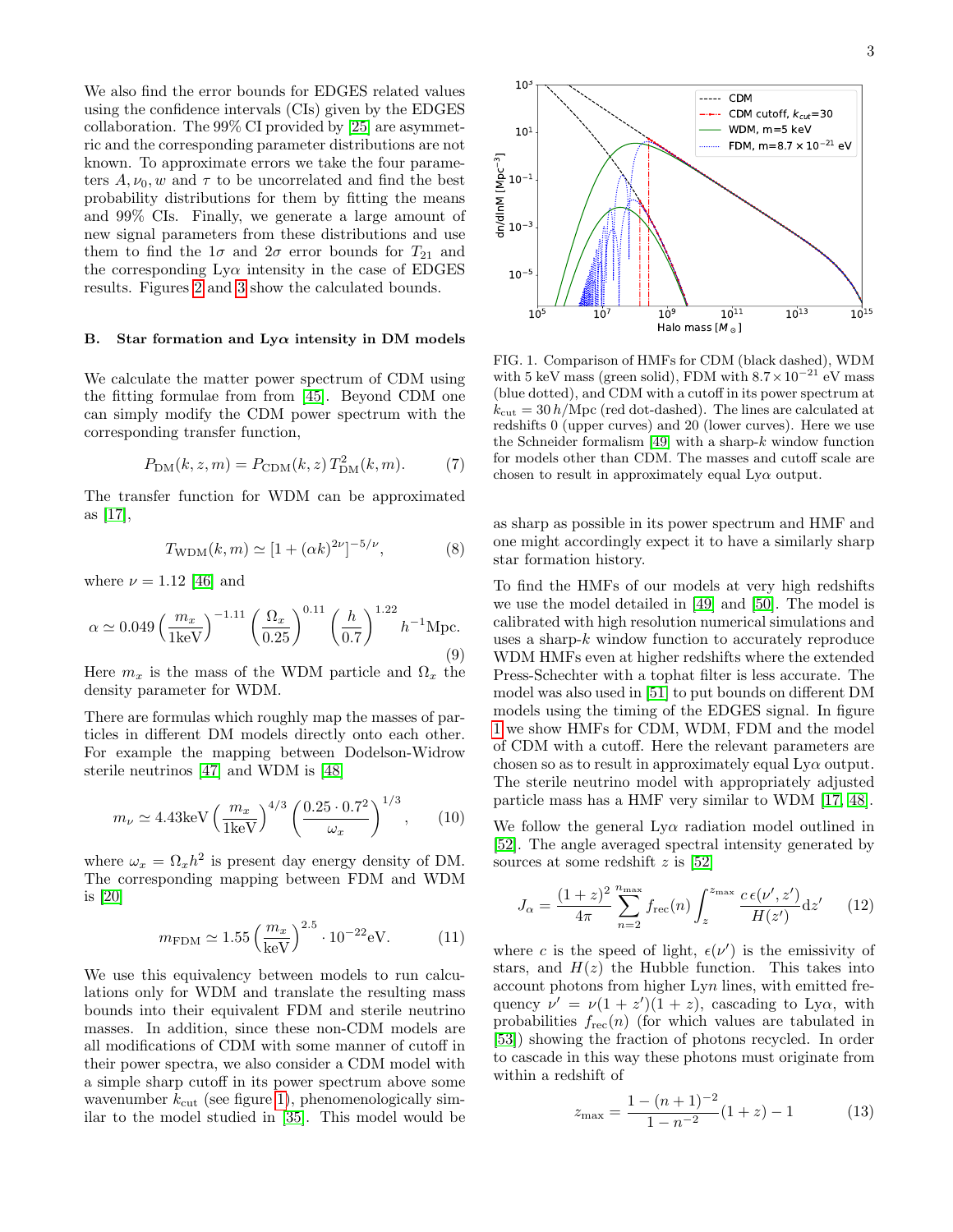

<span id="page-3-0"></span>FIG. 2. Resulting  $Ly\alpha$  intensities for WDM models of different masses, ΛCDM (both solid lines), and ΛCDM with a cutoff (dash-dotted). For all these lines star formation efficiency is  $f_* = 0.03$ . The blue dashed line with data points shows the  $Ly\alpha$  intensity calculated from EDGES best-fit parameters. If the evolution of  $T_R$  and  $T_K$  are unchanged, then at  $z \sim 20$ spin temperature drops below  $T_K$  causing a breakdown of the model (see also in figure [3\)](#page-3-1). Reducing the amplitude of the EDGES signal by roughly half to  $A = 0.23$  (green dashed line with datapoints), such that  $T_S > T_K$  at all redshifts, then the resulting  $Ly\alpha$  intensity changes only in amplitude, not slope. Grey-shaded areas give  $1\sigma$  and  $2\sigma$  uncertainty regions for the  $Ly\alpha$  intensity derived from the EDGES signal.

and  $n_{\text{max}}$  is taken to be  $\sim 23$ .  $\epsilon(\nu, z)$  depends on the star formation rate density (SFRD)  $\dot{\rho}_\star(z)$  of a given model and the emissivity model  $\epsilon_b(\nu)$  for those stars:

$$
\epsilon(\nu, z) = \epsilon_b(\nu)\dot{\rho}_\star(z) = \epsilon_b(\nu)f_\star\rho_b^0 \frac{\mathrm{d}f_{\rm coll}(z)}{\mathrm{d}t},\qquad(14)
$$

where  $f_{\star}$  is star formation efficiency (SFE) and  $\rho_b^0$  is the mean baryon density at  $z = 0$ . In truth  $f_{\star}$  can be considered to contain factors besides SFE, such as  $Ly\alpha$ escape fraction, and is likely time-dependent. Because there is uncertainty in all of the values of these factors at such high redshifts we simply lump them together into one variable and prefer lower values in our analysis. In MCMC calculations we set  $f_{\star}$  an upper bound of 0.15.

There is no consensus for the average emissivity of stars at high redshifts because the ratio of PopII to PopIII star formation is not certain. In this work we assume an ongoing star formation process that forms PopIII stars which emit radiation according to the emissivity model used by [\[42\]](#page-8-6) in which the number of ionizing photons emitted per second by PopIII stars is  $\dot{N}_{ion} = 10^{48} \,\mathrm{s}^{-1} \mathrm{M}_{\odot}^{-1}$  and the lifetime of these stars is  $t_{\star} = 3$  Myr. It is important to note that the choice of an emissivity model can have a large impact on the outcome. For example, the Lyα intensities calculated from emissivities detailed in



<span id="page-3-1"></span>FIG. 3. Comparison of antenna brightness temperature for WDM models with different masses, the EDGES best-fit line, and the same best-fit line but with reduced amplitude. Colours, line styles and model parameters match those in fig-ure [2.](#page-3-0) The  $J_{\alpha}$  generated by  $\Lambda$ CDM is enough to couple the corresponding  $T_{21}$  fully to  $T_K$  very early on while low mass WDM models (and CDM models with low  $k_{\text{cut}}$ ) exhibit no absorption feature at those redshifts. Intermediary models have a more noticeable, though much too flat, absorption feature. The ΛCDM line also marks the lowest absorption amplitude possible with standard temperature histories and thus demonstrates the point at  $z \sim 20$  where the EDGES signal becomes problematic. Grey-shaded areas give  $1\sigma$  and  $2\sigma$  uncertainty regions for the  $Ly\alpha$  intensity derived from the EDGES signal.

[\[53\]](#page-8-16) and [\[42\]](#page-8-6) differ by roughly an order of magnitude. In principle any difference in the emissivity model can be compensated by changes in the values of  $f_{\star}$  and  $f_R$  during fitting and we find this to be true in our MCMC runs. The ongoing star formation model contains no feedback, so previous generations of PopIII stars have no effect on subsequent star formation. The SFRD is proportional to the fraction of mass in collapsed halos,  $f_{\text{coll}}(z)$ , which is a simple integral over the HMF

$$
f_{\text{coll}}(z) = \frac{1}{\rho_m^0} \int_{M_{\text{min}}}^{\infty} \frac{\text{d}n}{\text{d}\ln M} \text{d}M,\tag{15}
$$

where  $\rho_m^0$  is the mean matter density at  $z = 0$  and the lower bound for integration is set by the virial temperature and the type of cooling process, atomic  $(T_{\text{vir}} = 10^4 \text{ K})$  or molecular  $(T_{\text{vir}} = 10^3 \text{ K})$  hydrogen, which is active [\[54\]](#page-8-17)

$$
M_{\min} = 10^8 \left(\frac{1+z}{10}\right)^{-3/2} \left(\frac{\mu}{0.6}\right)^{-3/2}
$$

$$
\times \left(\frac{T_{\rm vir}}{1.98 \cdot 10^4 \text{K}}\right)^{3/2} \left(\frac{\Omega_m}{\Omega_m^2} \frac{\Delta_c}{18\pi^2}\right)^{-1/2} . \quad (16)
$$

Here the last term reduces to 1 because at high redshifts  $\Omega_m^z \approx \Omega_m$  and  $\Delta_c \approx 18\pi^2$  [\[55\]](#page-8-18). As we are looking at non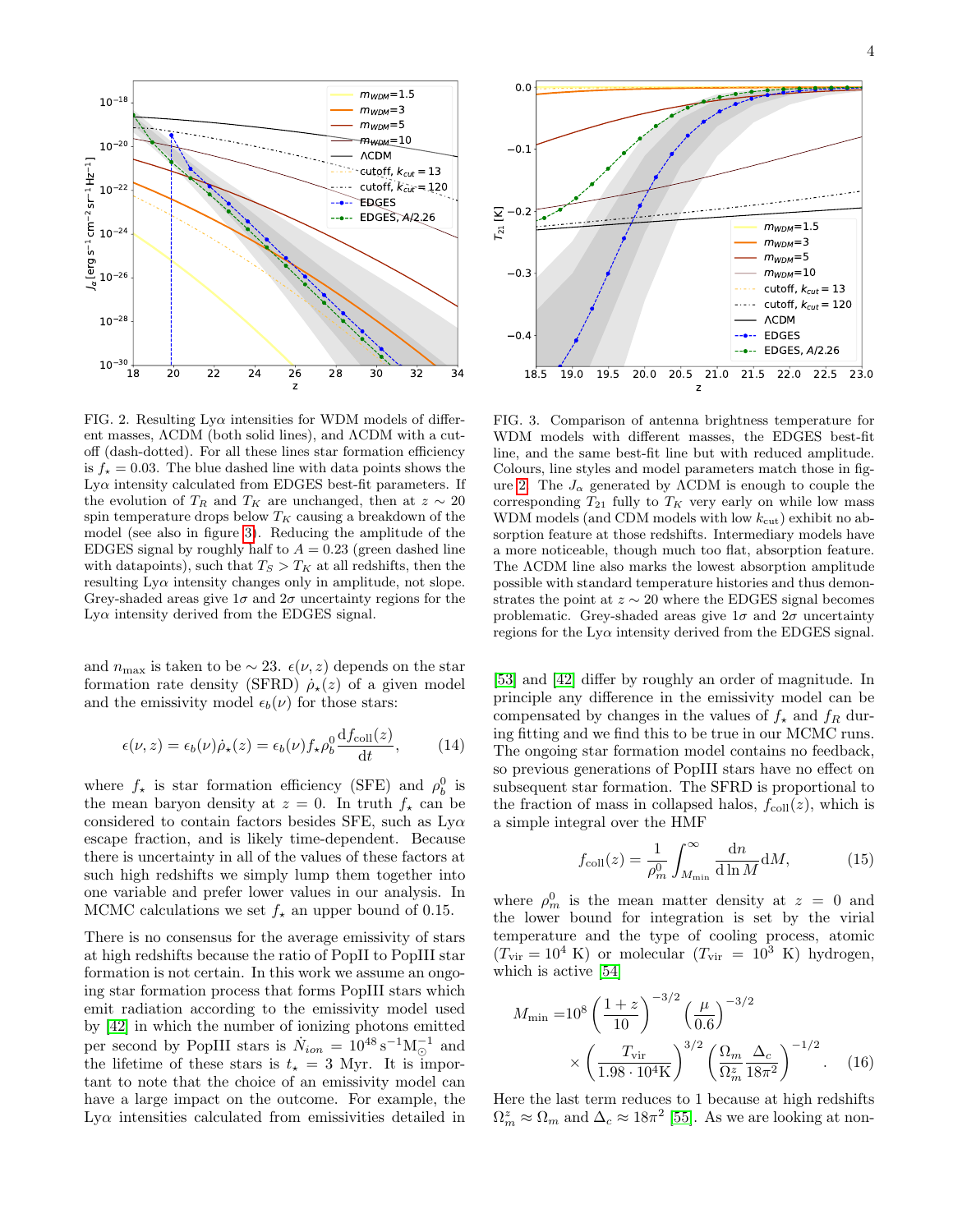CDM models where small scale halos are suppressed, the precise choice of  $T_{\text{vir}}$ , and therefore  $M_{\text{min}}$ , is relatively unimportant because there are fewer halos near  $M_{\text{min}}$ compared to the case of CDM.

Figure [2](#page-3-0) shows  $Ly\alpha$  intensities for WDM, CDM, and CDM with a sharp cutoff. It also shows the  $J_{\alpha}$  line calculated directly from the EDGES best-fit parameters (with no added cooling, heating, or radiation background) with  $1\sigma$  and  $2\sigma$  intervals and the same line with amplitude reduced such that  $T_R > T_S > T_K$  at all redshifts.

Both non-CDM models converge onto the CDM model in the same manner when their respective cut-off scale nears the chosen virial temperature and also at lower redshifts. It is clear that no model is nearly sharp enough to approximate the EDGES best-fit result in the case of standard radiation and gas temperature histories. Thus, no pure DM model fits the onset of the EDGES signal.

The discrepancy is even more apparent in figure [3,](#page-3-1) where we compare  $T_{21}$  for the same models as in figure [2.](#page-3-0) No model provides an antenna brightness temperature deep or sharp enough to match the EDGES measurement. Figures [2](#page-3-0) and [3](#page-3-1) also illustrate the point at which the EDGES result runs into problems: at  $z \sim 20$  the  $T_{21}$  of EDGES surpasses the value allowed by a standard radiation and gas temperature history, also pushing  $J_{\alpha}$  to unphysical behaviour. To prevent this we add extra radio background into our model as explained in detail in the next section.

#### <span id="page-4-0"></span>C. Added radio background and X-ray heating

One can explain the large amplitude of the EDGES signal by adding an extra radio background at the transition frequency of the spin transition of neutral hydrogen. Also, the detection of an excess radio background by the ARCADE-2 collaboration seems to support the idea of extra background [\[56\]](#page-8-19). Following the reasoning of [\[30\]](#page-7-22), we look at the case where extra radio background is tied to the star formation rate. Thus, the extra radiation at the HI spin transition frequency of 1420 MHz is given as [\[41\]](#page-8-5)

$$
J_R = \left(\frac{1420}{150}\right)^{-0.7} \frac{c(1+z)^3}{4\pi} \int_z^{\infty} \epsilon_R(z') \mathrm{d}t,\qquad(17)
$$

where the first factor is from extrapolating the local radio-to-star-formation-rate relation [\[57\]](#page-8-20)  $L_R = f_R \cdot 10^{22} \dot{M}_{\star}$  to relevant frequencies with the spectral index −0.7. The radio emissivity is tied to the SFRD by

$$
\epsilon_R(z) = f_R \cdot 10^{22} \frac{\dot{\rho}_\star}{M_\odot \text{yr}^{-1} \text{Mpc}^{-3}} \text{J s}^{-1} \text{Hz}^{-1} \text{Mpc}^{-3}. (18)
$$

In this model  $f_R$  is a free parameter that, similarly to  $f_{\star}$ , determines the efficiency and cosmological spread of radiation production.

The source of the extra radio background added in this way can be approximated as a black body, the temperature of which can be calculated from the Rayleigh-Jeans law. Then the new radiation temperature is the sum of the CMB and this extra radio source  $T_{R,new}(z)$  =  $T_R(z)+T_{radio}(z)$ . Mirocha & Furlanetto 2019 found that in order to satisfy the ARCADE-2 excess at  $z = 0$  the production of extra radio background must be switched off by  $z \sim 15$  [\[58\]](#page-8-21). This limit is insignificant in our model since we concentrate on the high-z end of the signal. Instead we illustrate the effect of cutting the radio production at a higher redshift, at  $z \sim 20$ . Once one cuts off the production the only further effect on the radio background is the adiabatic expansion of the Universe. Figure [4](#page-5-0) shows the effects of such a treatment.

Though we focus on the onset of the EDGES signal we also apply a simple heating model to demonstrate how the whole signal shape for such a model might look like. For this we tie the heating of gas through X-ray luminosity to the SFRD, analogous to the radio background and Ly $\alpha$  intensity. Following [\[59\]](#page-8-22) and [\[30\]](#page-7-22) the evolution of  $T_K$  can be expressed as

$$
\frac{\mathrm{d}T_K}{\mathrm{d}z} = \frac{2T_K}{1+z} - \frac{2}{3H(z)(1+z)} \frac{\epsilon_X}{k_B n_{\text{gas}}(z)},\tag{19}
$$

where the first term is adiabatic cooling due to expansion of the Universe, the second is heating from X-ray photons,  $\epsilon_X$  is the energy added by X-ray heating,  $k_B$ is Boltzmann's constant, and  $n_{\rm gas}$  the average number density of gas particles at any given redshift. The added heating can be expressed as [\[30\]](#page-7-22)

$$
\epsilon_X = 3.4 \cdot 10^{33} f_X \,\dot{\rho}_\star \,\text{J s}^{-1} \,\text{Mpc}^{-3},\tag{20}
$$

with  $f_X$  as a free parameter like  $f_R$  and  $f_*$ . For simplicity we leave aside other heating sources like Compton or  $Ly\alpha$ heating. Figure [4](#page-5-0) shows the signal shapes this simple heating model provides.

### <span id="page-4-1"></span>III. RESULTS

The parameter distributions resulting from our MCMC run for thermal WDM are shown in figure [5](#page-6-1) along with the statistical average, best-fit value, and  $1\sigma$  and  $2\sigma$  confidence intervals for WDM mass. As expected, the parameters are not wholly independent; there is a strong correlation between  $f_{\star}$  and  $f_{R}$  (the values of which are also model dependent) and a somewhat weaker correlation between  $f_{\star}$  and particle mass. As such we are mainly interested in the posterior distribution for particle mass with the ranges for  $f_{\star}$  and  $f_R$  chosen such that they do not set hard limits to the mass range. An exception is the physically motivated upper bound of  $f_{\star}$  < 0.15 mentioned in section [II B.](#page-2-2)

The resulting posterior distributions exhibit a clear maximum in mass which must be attributed to the rate of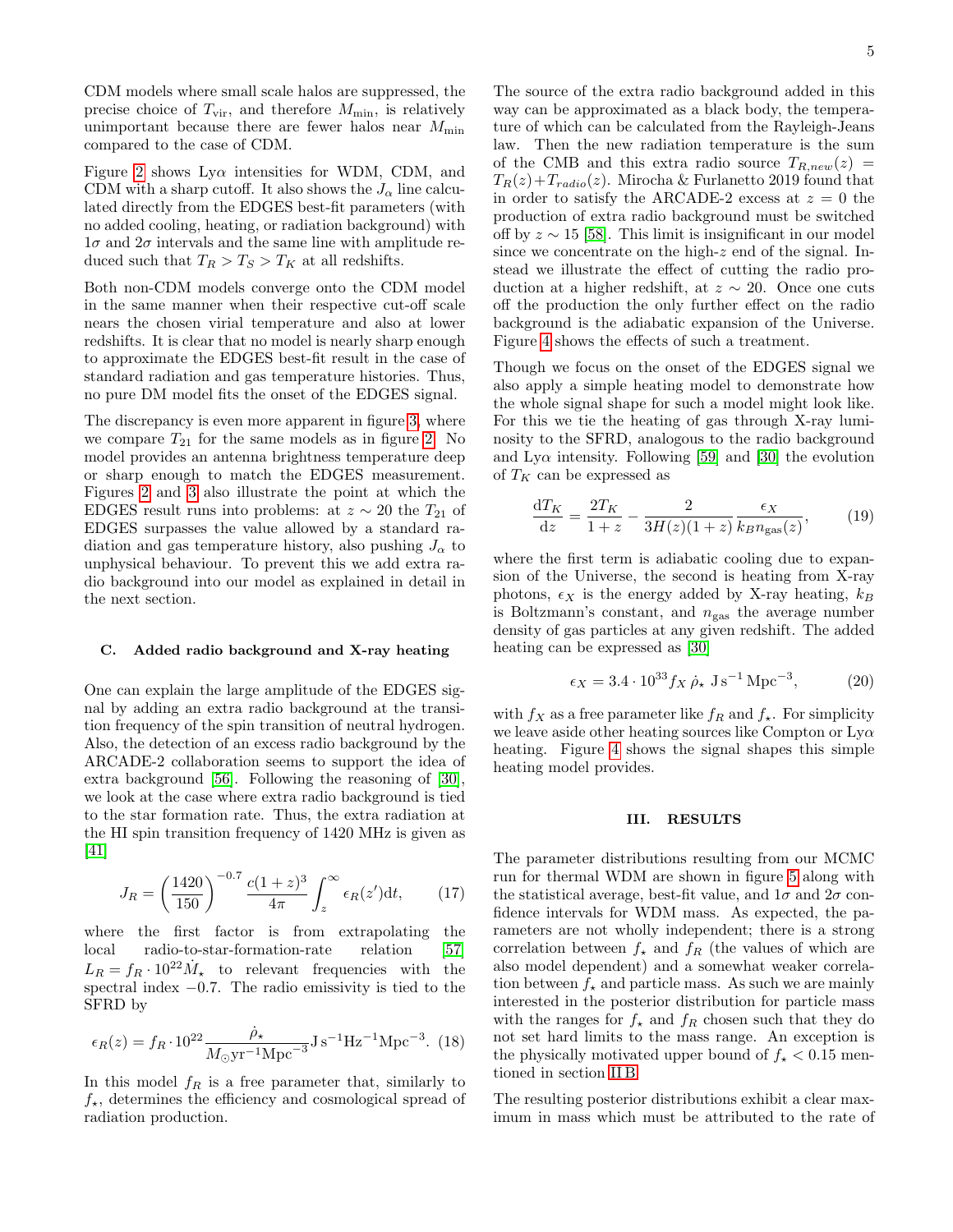

<span id="page-5-0"></span>FIG. 4. Comparison of the best fitting models with the parameter values listed in table [I](#page-5-1) along with the EDGES result and its  $1\sigma$  and  $2\sigma$  uncertainty regions. The first two lines (solid blue and dotted orange) are fitted only to the onset of the EDGES signal. Others are fitted to the full signal.

structure formation in the corresponding model. Similar maxima, while present in the posterior distributions of  $f_{\star}$  and  $f_R$ , are not reflected in their likelihood  $(\chi^2)$  values and are mostly driven by the assumed prior ranges for those parameters. Thus, the most important parameter in the model is particle mass – the others being degenerate enough that their specific values are relatively unimportant.

As figure [4](#page-5-0) demonstrates, the base WDM model (solid blue line), where collapsing structures produce  $Ly\alpha$  radiation and extra radio background, can fit the EDGES onset relatively well. To illustrate the effects that additional parameters have on a simple WDM model, we show lines with added radio cutoff  $z_{\text{cutoff}}$  and/or X-ray heating  $f_X$ . When radio production is cut at  $z \sim 20$ (dotted orange) the fit improves and allows for a lower particle mass. If there is no heating included, the growth of radiation temperature is not counteracted by a growth of gas temperature and the fall of  $T_{21}$  is not bounded. With added heating (green dashed and red dash-dotted), WDM can fit the onset but not the flat bottom or sharp end of the signal. A model with both heating and a radio cutoff (green dashed) produces the best fit for the overall signal shape.

No CDM model is able to reproduce the rapid onset of the EDGES signal. The CDM model plotted in figure [4](#page-5-0) (purple dashed line with dots) is representative of the best-fitting CDM curve with any set of parameters; without  $z_{\text{cutoff}}$  the best fit is more symmetrical, without  $f_X$  it simply does not deviate from the original shallow downward slope.

| Parameter             | Thermal WDM |         |         |         | - 11 D M |
|-----------------------|-------------|---------|---------|---------|----------|
| $m_x$ [keV]           | 6.05        | 4.56    | 4.26    | 3.7     |          |
| $\log_{10} f_{\star}$ | $-1.93$     | $-2.19$ | $-1.32$ | $-1.11$ | $-3.41$  |
| $\log_{10} f_R$       | 2.65        | 4.81    | 2.71    | 2.43    | 3.26     |
| $z_{\text{cutoff}}$   |             | 20.15   |         | 19.7    | 19.29    |
| $\log_{10} f_X$       |             |         | 4.39    | 2.38    | 2.9      |

<span id="page-5-1"></span>TABLE I. Best fitting parameter values for CDM and different WDM models.

| WDM | <b>FDM</b>                                                         | Sterile neutrino          |  |
|-----|--------------------------------------------------------------------|---------------------------|--|
|     | Mass $7.3^{+1.6}_{-3.3}$ keV $2.2^{+1.4}_{-1.7} \cdot 10^{-20}$ eV | $63^{+19}_{-35}~\rm{keV}$ |  |

<span id="page-5-2"></span>TABLE II. Mass values that are compatible with the rapid onset of EDGES. Masses for WDM are the posterior mean from our MCMC calculations along with  $1\sigma$  error bounds. The FDM mass range is calculated from WDM by equation [\(11\)](#page-2-0) and the sterile neutrino range by equation [\(10\)](#page-2-1).

Thus, the EDGES signal (or more accurately its rapid onset) sets both upper and lower limits for small scale suppression. The posterior average WDM particle mass (figure [5\)](#page-6-1) is  $7.3^{+1.6}_{-3.3}$  keV, meaning that at masses  $\lesssim 4$ keV the suppression of small scale structure is too strong (structures form too late) and at masses  $\geq 9$  keV the suppression is not strong enough (structures form too soon). In table [II](#page-5-2) we translate this mass range into their equivalent FDM and Dodelson-Widrow sterile neutrino model values. Comparing this mass bound to Lyα production in figure [2](#page-3-0) (which is tied to SFRD) we see that EDGES requires the rate of structure growth to advance within a relatively narrow range.

The mass range we find for WDM is compatible with the current lower limit of  $m_x > 5.3$  keV [\[61\]](#page-8-23). For FDM the bounds from density profiles of dwarf galaxies cover a wide range and are not necessarily in agreement with each other or this work (see e.g. [\[62–](#page-8-24)[64\]](#page-8-25)). The Ly $\alpha$  forest provides a lower bound of  $m_{\text{FDM}} > 2 \cdot 10^{-21}$  eV [\[65\]](#page-8-26) which is compatible with this work. Sterile neutrino models have an additional degree of freedom in the form of the mixing angle  $\theta$ . Current limits for  $m_{\nu}$  and  $\theta$  can be found in [\[66\]](#page-8-27). The lower limit for WDM translates through equation [\(10\)](#page-2-1) to  $m_{\nu} > 41$  keV. The recent sterile neutrino candidate of mass 7.1 keV [\[67\]](#page-8-28) lies far from the range found in this work.

We find that the *ad hoc* model of CDM with a cutoff in its power spectrum results in SFRDs qualitatively identical to those from the physically motivated WDM model (see figure [2\)](#page-3-0). The resulting mass range corresponds to cutoffs at wavenumbers  $44_{-22}^{+11} h/Mpc$ . A phenomenologically similar model was used in [\[35\]](#page-7-20) for fitting the overall shape of the EDGES signal, although with a reduced amplitude, to argue that most of the star formation must have occurred in very massive halos with  $M \gtrsim 10^9$  M<sub> $\odot$ </sub>. At redshift  $z \sim 20$  this corresponds to wavenumbers  $k \lesssim 15 h/\text{Mpc}$  (WDM with  $m_x \lesssim 2.5 \text{ keV}$ ) and there-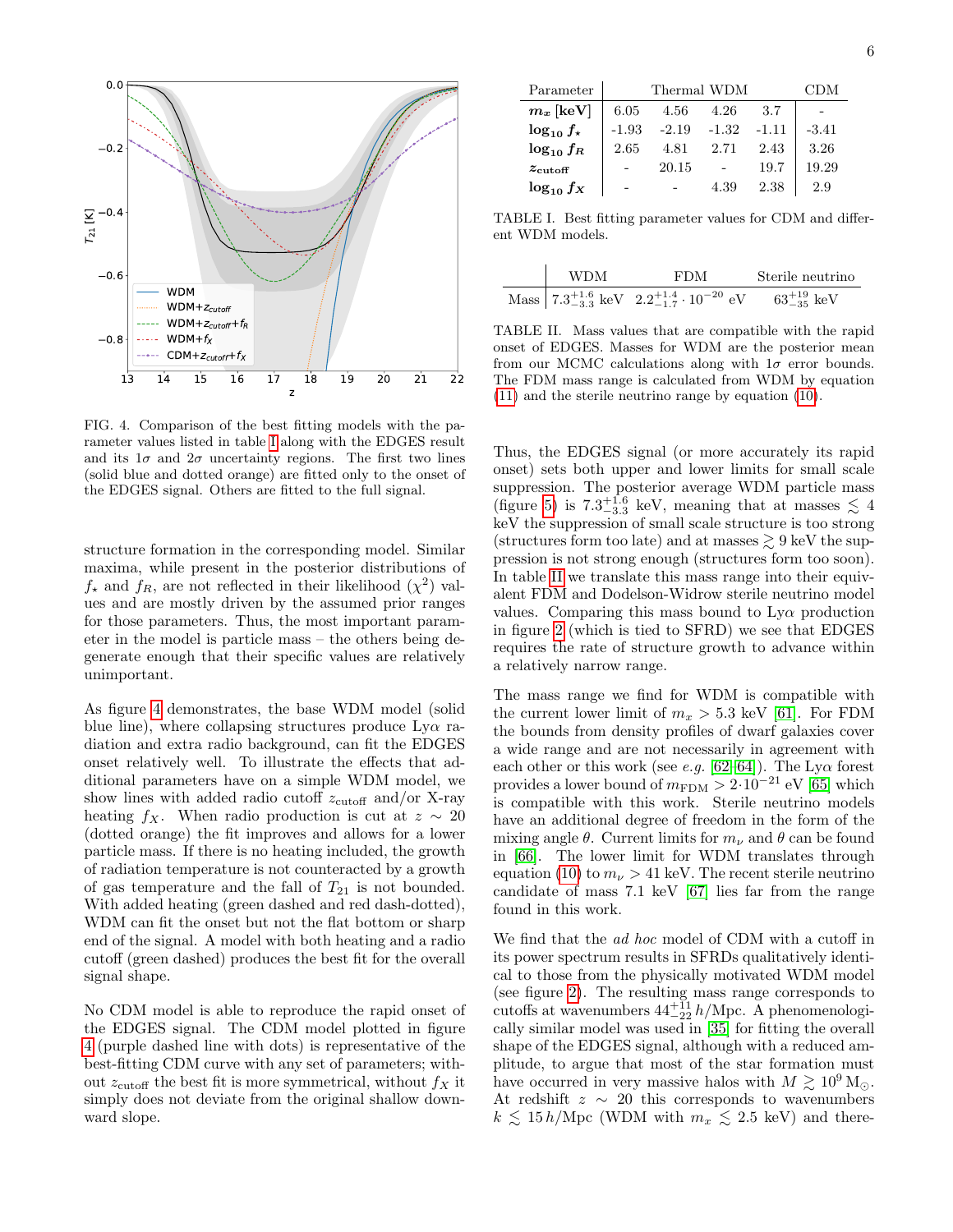

<span id="page-6-1"></span>FIG. 5. Posterior parameter distributions from MCMC calculations. The mean value for m with  $1\sigma$  error bounds is also shown. The red marker shows the location of the best fitting mass value and shaded areas show  $1\sigma$  and  $2\sigma$  regions around the mean. Calculations showed that  $f_{\star}$  and  $f_R$  are somewhat degenerate; while the posterior distributions for these parameters exhibit clear maxima (driven by our choice of priors), there are no corresponding maxima in their likelihood values. Therefore there are no strongly preferred values for them. This plot is made with the package getdist [\[60\]](#page-8-29).

fore such models are disfavored by our results. Finally, we note that a cut in the production of radio background at z ∼ 20 may improve model fit quality by allowing for a flatter bottom for the  $T_{21}$  signal of a given model.

### <span id="page-6-0"></span>IV. CONCLUSIONS AND DISCUSSION

In this work we calculated the 21-cm antenna brightness temperature for a base WDM model and used the onset of the EDGES signal to set bounds on the allowed mass of the WDM particle. Our model included a sharp- $k$ window function for the HMF, which has been found to be accurate at high redshifts [\[49\]](#page-8-12). The production of Lyα radiation and extra radio background was tied to the SFRD of the model.

The EDGES signal is a unique messenger, currently the

only signal originating from the cosmic dawn. Probes at lower redshifts mostly allow one to put upper limits on suppression of small-scale power (lower limits on non-CDM particle mass) because at low redshifts higher mass non-CDM models (for example  $m_x \gtrsim 10$ ) are nearly indistinguishable from CDM at typically accessible scales. At the redshifts of cosmic dawn ( $z \sim 20$ ) the divergence between models is greater. This makes the rapid onset of EDGES, which can be used to set bounds on the speed of structure formation and thus set both upper and lower limits for suppression of small scale structure, very significant.

We find that the onset of the EDGES signal limits the mass of thermal WDM particles to  $7.3^{+1.6}_{-3.3}$  keV within  $1\sigma$ , mass of FDM particles to  $2.2^{+1.4}_{-1.7} \cdot 10^{-20}$  eV, and mass of Dodelson-Widrow sterile neutrinos to  $63^{+19}_{-35}$  keV. These ranges are compatible with current limits set for WDM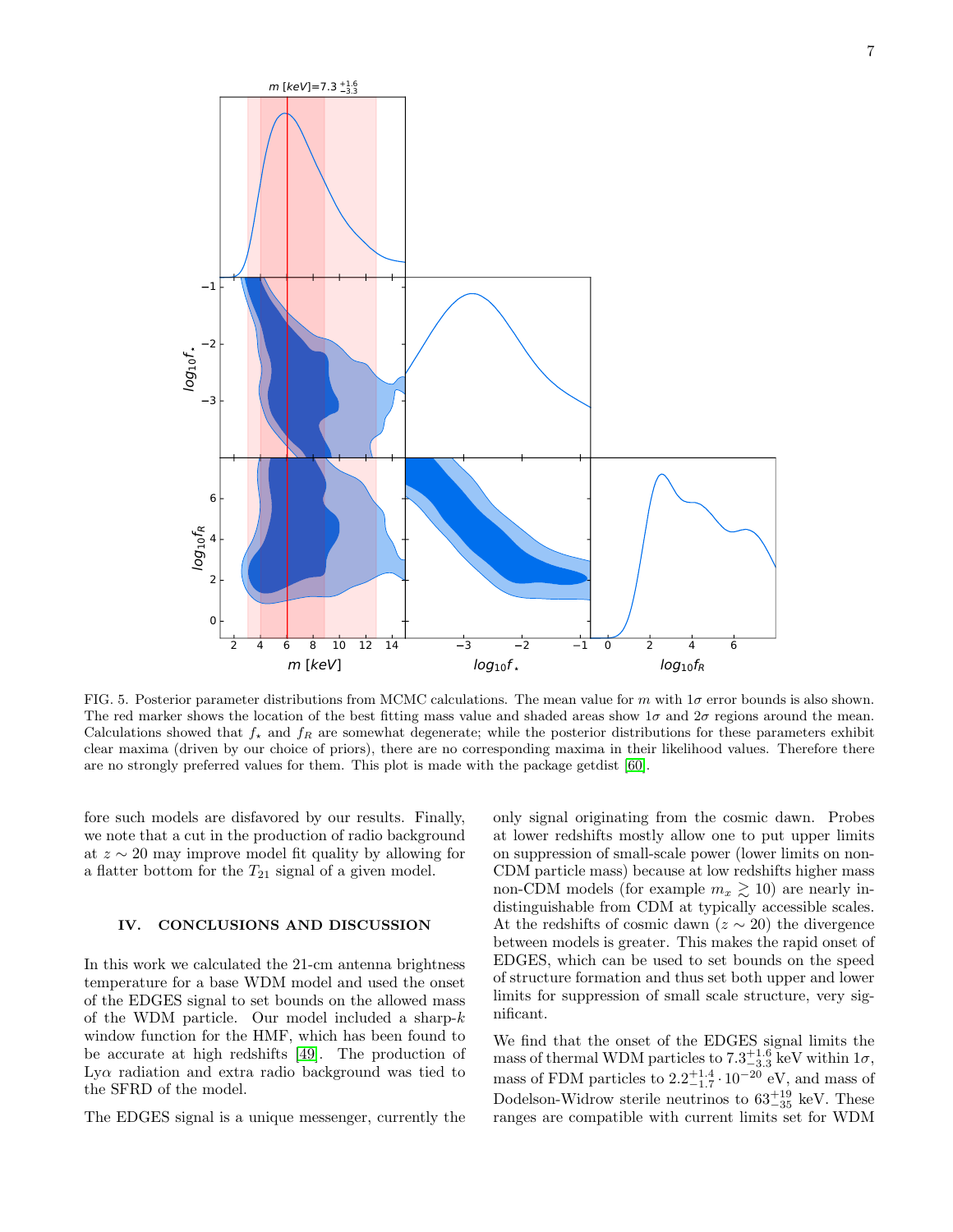It is important to note that the EDGES signal has two unexpected characteristics which require explanation: its high amplitude and its rapid onset. The high amplitude can be explained by either cooling of baryon gas (lowering  $T_K$ ) or generating extra radio background (raising  $T_R$ ). Even a simple scaling of either of these quantities is enough to achieve this. As for the onset, one must either modify the *slope* of  $T_K$  or  $T_R$  or otherwise modify star formation to occur much more rapidly. It is difficult to achieve a cooling effect that is sharp and occurs exactly at relevant redshifts (an exception is for example the cooling from primordial magnetic fields [\[31\]](#page-7-17)) and this is evidenced by how works which add cooling (by way of baryon-DM interaction [\[32](#page-7-18)[–34\]](#page-7-19)) ignore the sharpness of the EDGES signal. As demonstrated in this work and in the references [\[27,](#page-7-25) [30\]](#page-7-22), an extra radio background gener-

- <span id="page-7-0"></span>[1] J. P. Ostriker and P. J. Steinhardt, [arXiv:astro](http://arxiv.org/abs/astro-ph/9505066)[ph/9505066 \(1995\),](http://arxiv.org/abs/astro-ph/9505066) arXiv: astro-ph/9505066.
- <span id="page-7-1"></span>[2] N. Bahcall, J. P. Ostriker, S. Perlmutter, and P. J. Steinhardt, Science 284[, 1481 \(1999\),](https://doi.org/10.1126/science.284.5419.1481) arXiv: astroph/9906463.
- <span id="page-7-2"></span>[3] A. G. Riess and others, Astron. J. 116[, 1009 \(1998\),](https://doi.org/10.1086/300499) eprint: astro-ph/9805201.
- [4] S. Perlmutter and others, [Astrophys. J.](https://doi.org/10.1086/307221) **517**, 565 (1999), eprint: astro-ph/9812133.
- [5] P. de Bernardis and others, Nature 404[, 955 \(2000\),](https://doi.org/10.1038/35010035) arXiv: astro-ph/0004404.
- [6] S. Hanany and others, [Astrophys. J. Lett.](https://doi.org/10.1086/317322) **545**, L5 (2000), eprint: astro-ph/0005123.
- [7] D. N. Spergel and others, [Astrophys. J. Suppl.](https://doi.org/10.1086/377226) 148, 175 [\(2003\),](https://doi.org/10.1086/377226) eprint: astro-ph/0302209.
- [8] M. Tegmark and others, Phys. Rev. D 69[, 103501 \(2004\),](https://doi.org/10.1103/PhysRevD.69.103501) eprint: astro-ph/0310723.
- [9] S. Cole and others, [Mon. Not. Roy. Astron. Soc.](https://doi.org/10.1111/j.1365-2966.2005.09318.x) **362**, 505 [\(2005\),](https://doi.org/10.1111/j.1365-2966.2005.09318.x) eprint: astro-ph/0501174.
- <span id="page-7-3"></span>[10] N. Aghanim and others, [Astron. Astrophys.](https://doi.org/10.1051/0004-6361/201833910) 641, A6 [\(2020\),](https://doi.org/10.1051/0004-6361/201833910) eprint: 1807.06209.
- <span id="page-7-4"></span>[11] A. G. Riess and others, [Astrophys. J.](https://doi.org/10.3847/0004-637X/826/1/56) **826**, 56 (2016), eprint: 1604.01424.
- <span id="page-7-5"></span>[12] B. Moore, Nature 370[, 629 \(1994\).](https://doi.org/10.1038/370629a0)
- <span id="page-7-6"></span>[13] A. A. Klypin, A. V. Kravtsov, O. Valenzuela, and F. Prada, [Astrophys. J.](https://doi.org/10.1086/307643) 522, 82 (1999), eprint: astroph/9901240.
- <span id="page-7-7"></span>[14] B. Moore, S. Ghigna, F. Governato, G. Lake, T. R. Quinn, J. Stadel, and P. Tozzi, [Astrophys. J. Lett.](https://doi.org/10.1086/312287) 524, [L19 \(1999\),](https://doi.org/10.1086/312287) eprint: astro-ph/9907411.
- <span id="page-7-8"></span>[15] M. Boylan-Kolchin, J. S. Bullock, and M. Kaplinghat, [Mon. Not. Roy. Astron. Soc.](https://doi.org/10.1111/j.1745-3933.2011.01074.x) 415, L40 (2011), eprint: 1103.0007.
- <span id="page-7-9"></span>[16] P. Colin, V. Avila-Reese, and O. Valenzuela, [Astrophys.](https://doi.org/10.1086/317057) J. 542[, 622 \(2000\),](https://doi.org/10.1086/317057) eprint: astro-ph/0004115.
- <span id="page-7-23"></span>[17] P. Bode, J. P. Ostriker, and N. Turok, [ApJ](https://doi.org/10.1086/321541) 556, 93 [\(2001\).](https://doi.org/10.1086/321541)
- <span id="page-7-10"></span>[18] M. Viel, G. D. Becker, J. S. Bolton, and M. G. Haehnelt, arXiv:1306.2314 [astro-ph] [10.1103/PhysRevD.88.043502](https://doi.org/10.1103/PhysRevD.88.043502)

ated in tandem with the onset of  $Ly\alpha$  sources can more easily achieve the sharpness of the observed EDGES signal.

We look forward to future measurements of the global 21-cm signal or upcoming measurements with interferometers that will help to solidify the result and/or set more accurate bounds for feasible non-CDM models.

#### ACKNOWLEDGMENTS

We thank Raul Monsalve for EDGES related clarifications and our referee for comments and suggestion which helped to improve the paper. This work was supported by the European Regional Development Fund through the CoE program grant TK133, the Mobilitas Pluss grants MOBTT5, and by the Estonian Research Council grants PRG434 and PRG803.

(2013), arXiv: 1306.2314.

- <span id="page-7-11"></span>[19] W. Hu, R. Barkana, and A. Gruzinov, [Phys. Rev. Lett.](https://doi.org/10.1103/PhysRevLett.85.1158) 85[, 1158 \(2000\),](https://doi.org/10.1103/PhysRevLett.85.1158) eprint: astro-ph/0003365.
- <span id="page-7-24"></span>[20] D. J. E. Marsh, [Physics Reports](https://doi.org/10.1016/j.physrep.2016.06.005) 643, 1 (2016), arXiv: 1510.07633.
- <span id="page-7-12"></span>[21] L. Hui, J. P. Ostriker, S. Tremaine, and E. Witten, [Phys.](https://doi.org/10.1103/PhysRevD.95.043541) Rev. D 95[, 043541 \(2017\),](https://doi.org/10.1103/PhysRevD.95.043541) arXiv: 1610.08297.
- <span id="page-7-13"></span>[22] D. N. Spergel and P. J. Steinhardt, [Phys. Rev. Lett.](https://doi.org/10.1103/PhysRevLett.84.3760) 84, [3760 \(2000\),](https://doi.org/10.1103/PhysRevLett.84.3760) eprint: astro-ph/9909386.
- [23] M. Vogelsberger, J. Zavala, and A. Loeb, [Mon. Not. Roy.](https://doi.org/10.1111/j.1365-2966.2012.21182.x) Astron. Soc. 423[, 3740 \(2012\),](https://doi.org/10.1111/j.1365-2966.2012.21182.x) eprint: 1201.5892.
- <span id="page-7-14"></span>[24] M. Rocha, A. H. G. Peter, J. S. Bullock, M. Kaplinghat, S. Garrison-Kimmel, J. Onorbe, and L. A. Moustakas, [Mon. Not. Roy. Astron. Soc.](https://doi.org/10.1093/mnras/sts514) 430, 81 (2013), eprint: 1208.3025.
- <span id="page-7-15"></span>[25] J. D. Bowman, A. E. E. Rogers, R. A. Monsalve, T. J. Mozdzen, and N. Mahesh, Nature 555[, 67 \(2018\).](https://doi.org/10.1038/nature25792)
- <span id="page-7-16"></span>[26] C. Feng and G. Holder, ApJ 858[, L17 \(2018\).](https://doi.org/10.3847/2041-8213/aac0fe)
- <span id="page-7-25"></span>[27] A. Ewall-Wice, T.-C. Chang, J. Lazio, O. Doré, M. Seiffert, and R. A. Monsalve, [The Astrophysical Journal](https://doi.org/10.3847/1538-4357/aae51d) 868, [63 \(2018\),](https://doi.org/10.3847/1538-4357/aae51d) arXiv: 1803.01815.
- <span id="page-7-21"></span>[28] S. Fraser, A. Hektor, G. Hütsi, K. Kannike, C. Marzo, L. Marzola, C. Spethmann, A. Racioppi, M. Raidal, V. Vaskonen, and H. Veermäe, [Physics Letters B](https://doi.org/10.1016/j.physletb.2018.08.035) 785, [159 \(2018\),](https://doi.org/10.1016/j.physletb.2018.08.035) arXiv: 1803.03245.
- [29] L. Lopez-Honorez, O. Mena, and P. Villanueva-Domingo, Phys. Rev. D 99[, 023522 \(2019\),](https://doi.org/10.1103/PhysRevD.99.023522) arXiv: 1811.02716.
- <span id="page-7-22"></span>[30] A. Chatterjee, P. Dayal, T. R. Choudhury, and A. Hutter, [Monthly Notices of the Royal Astronomical Society](https://doi.org/10.1093/mnras/stz1444) 487, [3560 \(2019\).](https://doi.org/10.1093/mnras/stz1444)
- <span id="page-7-17"></span>[31] P. K. Natwariya and J. R. Bhatt, [arXiv:2001.00194](http://arxiv.org/abs/2001.00194) [\[astro-ph\] \(2020\),](http://arxiv.org/abs/2001.00194) arXiv: 2001.00194.
- <span id="page-7-18"></span>[32] R. Barkana, Nature 555[, 71 \(2018\).](https://doi.org/10.1038/nature25791)
- [33] H. Liu and T. R. Slatyer, Physical Review D 98, [10.1103/PhysRevD.98.023501](https://doi.org/10.1103/PhysRevD.98.023501) (2018), arXiv: 1803.09739.
- <span id="page-7-19"></span>[34] J. B. Muñoz and A. Loeb, Nature 557[, 684 \(2018\),](https://doi.org/10.1038/s41586-018-0151-x) arXiv: 1802.10094.
- <span id="page-7-20"></span>[35] A. A. Kaurov, T. Venumadhav, L. Dai, and M. Zaldarriaga, [The Astrophysical Journal](https://doi.org/10.3847/2041-8213/aada4c) 864, L15 (2018), arXiv: